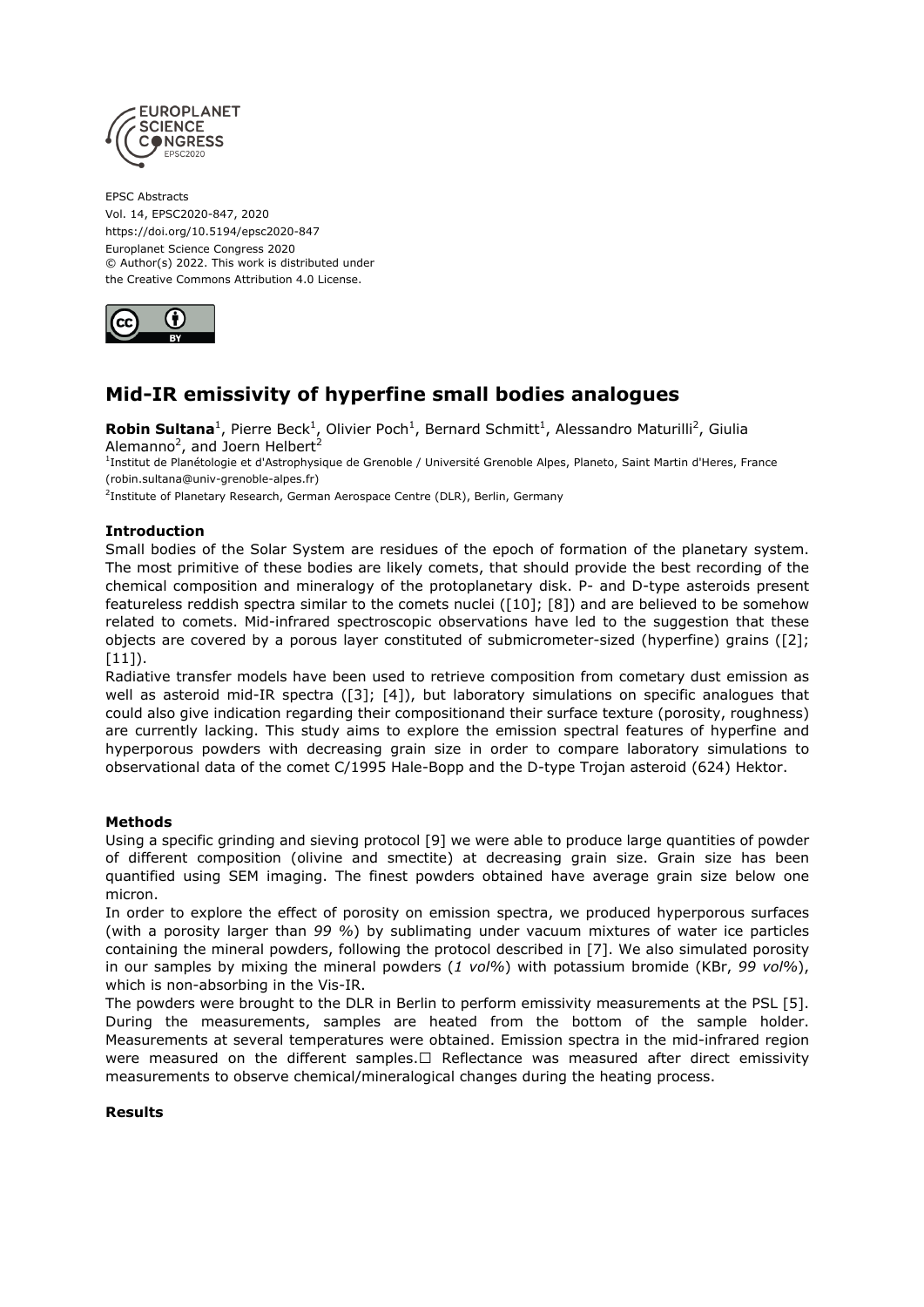**Figure 1** presents normalized emissivity spectra between *8* and *13 µm* of the hyperfine powder of olivine, the hyperporous and hyperfine smectite powder, the KBr-diluted olivine powder, and observations of D-type asteroid Hektor and comet Hale-Bopp ([2]; [1]).



Figure 1: Normalized emissivity of hyperfine olivine grains, hyperfine and hyperporous smectite grains, KBr-diluted hyperfine olivine grains and observations of (624) Hektor and Hale-Bopp (*Emery et al.* (2006); Crovisier et al. (1997)). The hyperfine olivine and the hyperfine and hyperporous smectite do not exhibit any feature in the region 9-12 pm, but the KBrdiluted sample does present an emission peak similar to what has been observed on the two small bodies.

Both observations of Hektor and comet Hale-Bopp exhibit a notable emission feature in the region 9-12  $\mu$ m.□ Powder of submicroscopic olivine does not show the silicates emission features around *10 µm* as well as the hyperporous smectite sample. These two spectra are very flat on the whole spectral range studied here. $\Box$  The spectrum of the KBr-diluted powder however shows a strong feature around *10 µm*.

### **Discussion**

Emissivity of D-type objects resembles to features observed for cometary dust tails ([2]; [10]). This may seem surprising at first since cometary dust tail may not be optical thick, while the surface of an asteroid is. The presence of such an emissivity feature has been interpreted by the presence of high-porosity, based on reflectance measurement of mixture of silicates with KBr.

In the present work, we produced a hyperporous and hyperfine grained sample to simulate the presence of porosity without using KBr, which showed that such sample is featureless and has an emissivity close to *1* (whether emissivity is directly measured or estimated by Kirchoff's law). This means that porosity solely cannot explain the presence of emissivity features of silicates on small bodies. Emissivity of samples with porosity simulated using KBr and with real porosity are therefore very different in our results. This could be explained by the fact that, while KBr is non-absorbing, its real optical index is higher than *1*. Using KBr will increase reflectance outside of where the silicate absorbs and therefore decrease emissivity, thereby producing the observed emission contrast. So alternative processes have to be proposed to explain the presence of emission feature.

A first one is that, somehow similar to KBr, a brightening constituent is present in the material of Dtype asteroids. Potential candidates are salts, responsible for the *3.2 µm* signature on comet 67P/Churyumov-Gerasimenko and possibly on some asteroids including Trojans [6]. Another possibility that needs to be investigated is the presence of a temperature gradient. In our experiment the temperature at the top of the sample is lower than at the bottom, and there is no emissivity feature in the measured spectra. However, when observing the illuminated side of an object, the temperature gradient is in the other direction (the top surface is warmer). If only a few layers of hot surface grains are producing the emission signature, they may emit like an optically thin layer, similarly to cometary dust tails. The two possiblities will be investigated further.

#### **Acknowledgements**

This work was funded by the European Research Council under the SOLARYS grant agreement ERC-CoG2017-771691. Visit to DLR was supported by the Europlanet 2020 RI Program (H2020), grant N° 654208.